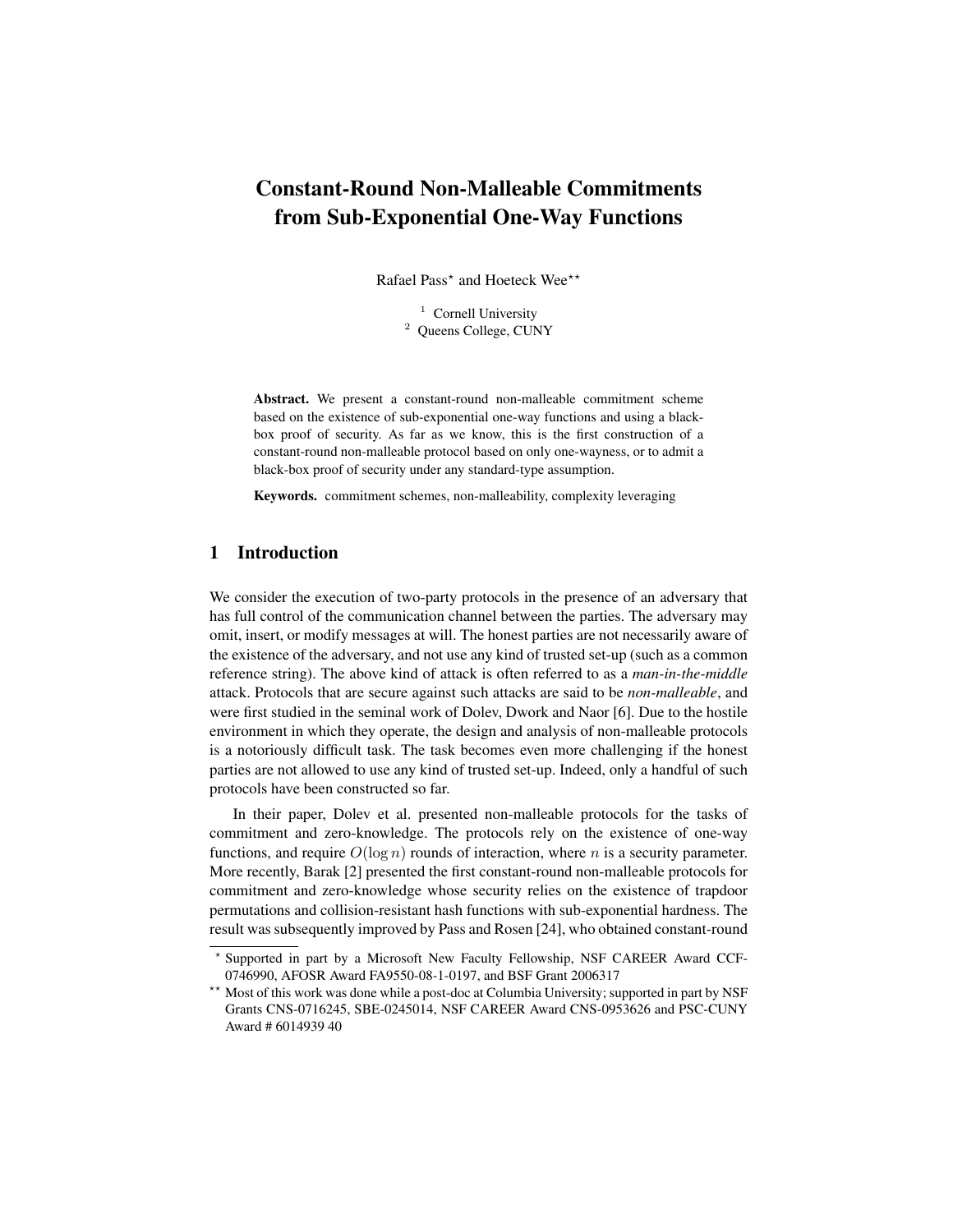protocols assuming only collision-resistant hash functions with standard hardness. There has been a series of follow-up work on non-malleable commitments [25, 16, 21, 20, 15], but none of which reduces the assumptions in [24] for constant-round nonmalleable commitments. This raises the following natural question:

*What are the minimal assumptions under which we can construct constant-round non-malleable commitment schemes? Specifically, is one-wayness alone sufficient to construct constant-round non-malleable commitment schemes?*

## 1.1 Our results

In this work, we address the above question. Our main result is that one-wayness alone—with sub-exponential hardness—suffices for constructing constant-round nonmalleable commitments.

Main Theorem (informal): Suppose there exists one-way functions secure against sub-exponential size circuits. Then, there exists a constant-round non-malleable commitment scheme.

We note that while all known candidates of one-way functions are conceivably also secure against sub-exponential size circuits, there are several natural candidates which do not appear to yield collision-resistant hash functions. Our result should be compared with the very recent work of Lin and Pass [15], which gave a  $O(1)^{\log^* n}$ round non-malleable commitment schemes under the minimal assumption of one-way functions with standard (super-polynomial) hardness. Comparing the two, our result may be viewed as offering a new trade-off between round complexity and quantitative hardness assumptions. As with [15, 25, 16, 21], our commitment scheme achieves a very strong notion of non-malleability—that of concurrent non-malleability—which guarantees independence of the committed values even when multiple executions of the commitment schemes are executed at the same time. Before providing further details about our construction, we provide some additional context and applications.

On black-box proofs of security. While the original [6] construction only relies on "elementary" techniques and has a black-box proof of security, basically all constant-round non-malleable commitment schemes rely on *non-black-box* simulation techniques [1] and inherit the sophisticated machinery (e.g. the PCP theorem) associated with them, along with the need for qualitatively stronger assumptions (that of collision-resistant hash functions). As such, the problem of reducing the cryptographic assumptions for constant-round non-malleable commitment schemes appears to be intimately related to the question of whether non-black-box techniques are necessary for constructing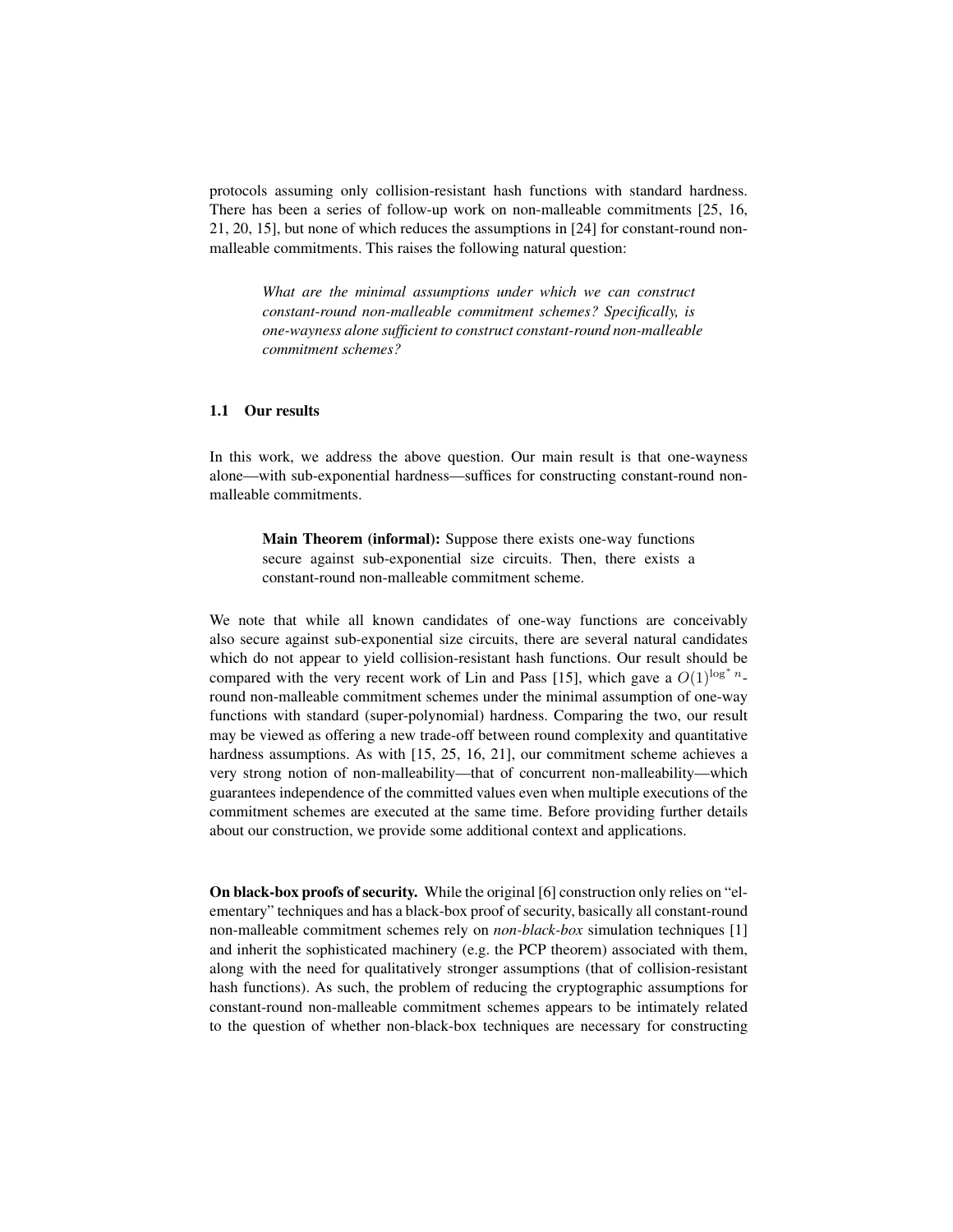constant-round non-malleable protocols, without resorting to non-standard assumptions  $(c.f. [21]<sup>3</sup>).$ 

Understanding the power and limitations of black-box techniques has been an important goal in the foundations of cryptography, starting from [13]. For the usage of a primitive in cryptographic constructions, a recent line of work has narrowed the gap between what can be achieved using black-box and non-black-box techniques. On the other hand, for usage of the adversary's code in the proof of security, we do know for a fact that non-black-box techniques are inherently more powerful, as evidenced by the works on constant-round public-coin zero-knowledge protocols [1, 9]. A natural question is whether such a separation extends beyond the realm of zero knowledge. Given the state-of-the-art for non-malleability, it is tempting to conjecture that such a separation extends also to constant-round non-malleable commitment schemes. Our construction refutes such a conjecture since it admits a black-box proof of security (which is to be expected since we do not require collision-resistant hash functions).

On constant-round secure multi-party computation. The early work of Goldreich, Micali and Wigderson [10] showed that we may realize secure multi-party computation in the presence of a dishonest majority assuming the existence of enhanced trapdoor permutations, where the round complexity of the protocol grows linearly with the number of parties.<sup>4</sup> Subsequent improvements by Katz, Ostrovsky and Smith [14] (relying on [2]) and Pass [22] culminated a constant-round protocol, assuming in addition the existence of collision-resistant hash functions. As with previous constantround non-malleable protocols, both of these constructions exploit non-black-box techniques in the proof of security.

More recently, Lin, Pass and Venkitasubramaniam [17] showed that constant-round protocols for secure multi-party computation may be based on enhanced trapdoor permutations and any "natural" constant-round non-malleable commitment scheme. Combining their construction with our commitment scheme yields the following corollary:

Corollary (informal): Suppose there exists one-way functions secure against sub-exponential size circuits and standard enhanced trapdoor permutations. Then, there exists a constant-round protocol that secure computes any multi-party functionality against a malicious adversary corrupting any number of parties.

<sup>&</sup>lt;sup>3</sup> Pandey, Pass and Vaikuntanathan constructed non-interactive non-malleable commitment schemes assuming the existence of, so called, adaptive one-way permutations – namely permutations which remain one-way even when the adversary has access to an inversion oracle. Note that this assumption has a strong non-malleability flavor and as such provide limited insight into realizing non-malleability "from scratch".

<sup>&</sup>lt;sup>4</sup> In the protocol, each player takes turns to sequentially commit to its input (along with a "proof of knowledge"); any non-trivial improvement in round complexity will require interweaving these input commitments, which could potentially allow an adversary to violate input independence via a man-in-the-middle attack.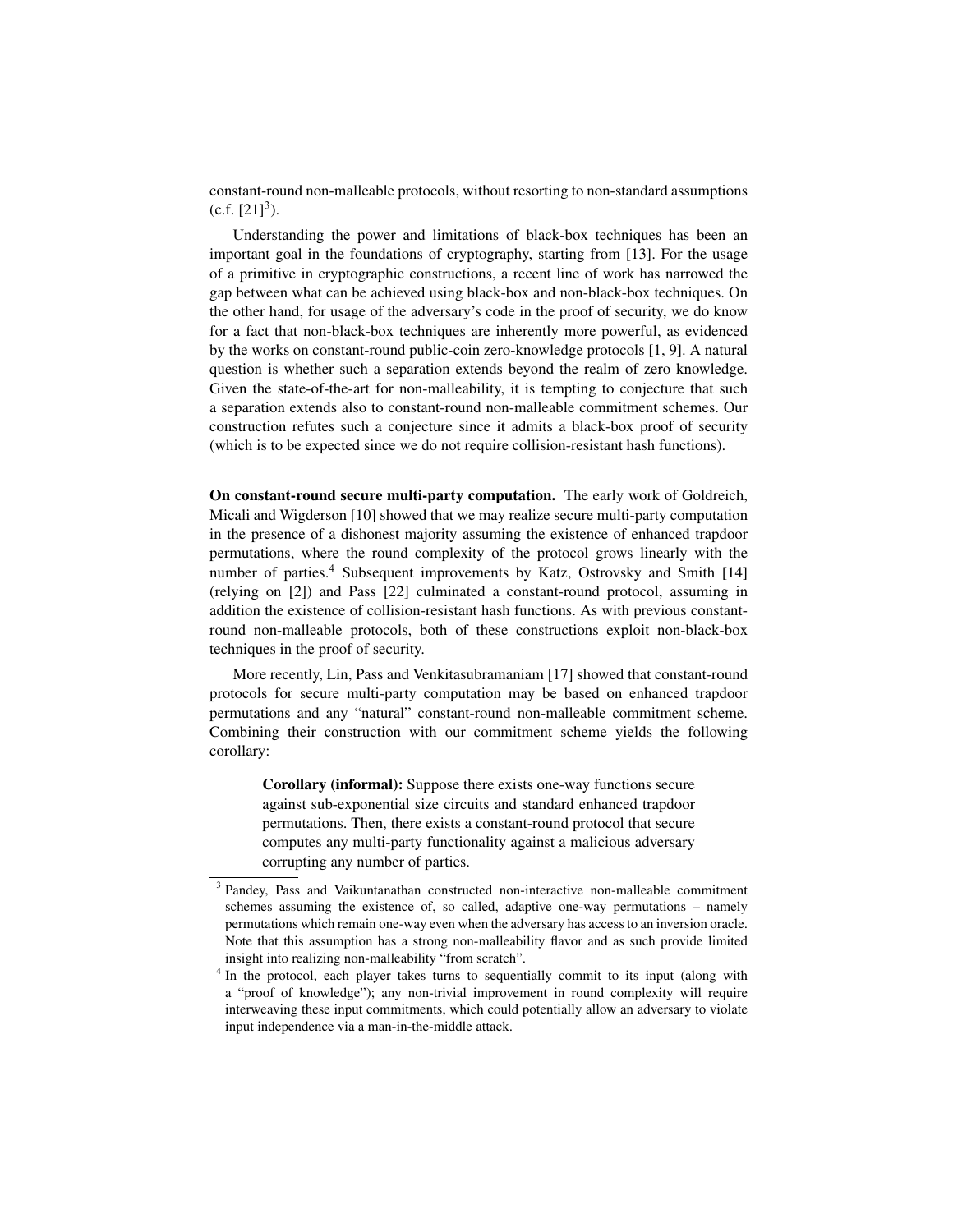As with our non-malleable commitment scheme, the ensuing protocol for secure multiparty computation admits a black-box proof of security.

Perspective. Prior to this work, the trade-offs between computational assumptions and round complexity for non-malleable commitments and secure computation looked fairly similar to those for (computational) zero-knowledge *proofs* for NP (c.f. [11, 8]): we have constant-round protocols based on collision-resistant hash functions whereas those based on the minimal assumption of one-way functions require at least a super-constant number of rounds (for secure computation, we also require oblivious transfer). An interesting open problem is whether we can also base constant-round zeroknowledge proofs for NP on one-way functions with sub-exponential hardness.

#### 1.2 Our techniques

Our construction of the non-malleable commitment scheme proceeds in two steps:

- Step 1: Short identities from sub-exponential hardness. First, we construct a constantround concurrent non-malleable commitment scheme for identities of length  $\log \log \log n + O(1)$  (again, *n* here refers to the security parameter). Our main technical contribution lies in this step. The starting point of this construction is "two-slot message length" technique from [22] underlying the recent constructions of constant-round non-malleable protocols in  $[24, 25]$ <sup>5</sup>. The basic (and very much simplified) idea is to let the receiver *sequentially* send two challenges—one "long" and one "short"; the length of the challenges are determined by the identity of the sender. Intuitively, the protocol is designed to have the property that the response to a shorter challenge does not help an adversary to provide a response to a longer challenge. If done appropriately, this guarantees that the man-in-themiddle adversary needs to act independently. Our key conceptual insight is to rely on the complexity leveraging technique from [4] to construct these challenges.<sup>6</sup> More precisely, for one-way functions with sub-exponential hardness, an oracle for inverting challenges of length  $n^{o(1)}$  (the "short" challenge) does not help invert invert random challenges of length  $n$  (the "long" challenge), since we may simulate such an oracle by brute force in time  $2^{n^{o(1)}}$ .
- Step 2: Non-malleability amplification. Next, we transform the initial construction into a constant-round concurrent non-malleable commitment scheme for identities of length poly(n). This relies on *non-malleability amplification* techniques of Lin and Pass [15]. This is a transformation of so-called "natural" commitment schemes that are non-malleable for identities of length  $t$  into ones for identities of length  $\Omega(2^t)$  while incurring only a constant multiplicative blow-up in round complexity.

 $5$  Our protocol, like that in [24, 25], also has a "commit and prove" structure.

<sup>&</sup>lt;sup>6</sup> This appears to be the first work to exploit complexity leveraging with a super-constant levels of challenges.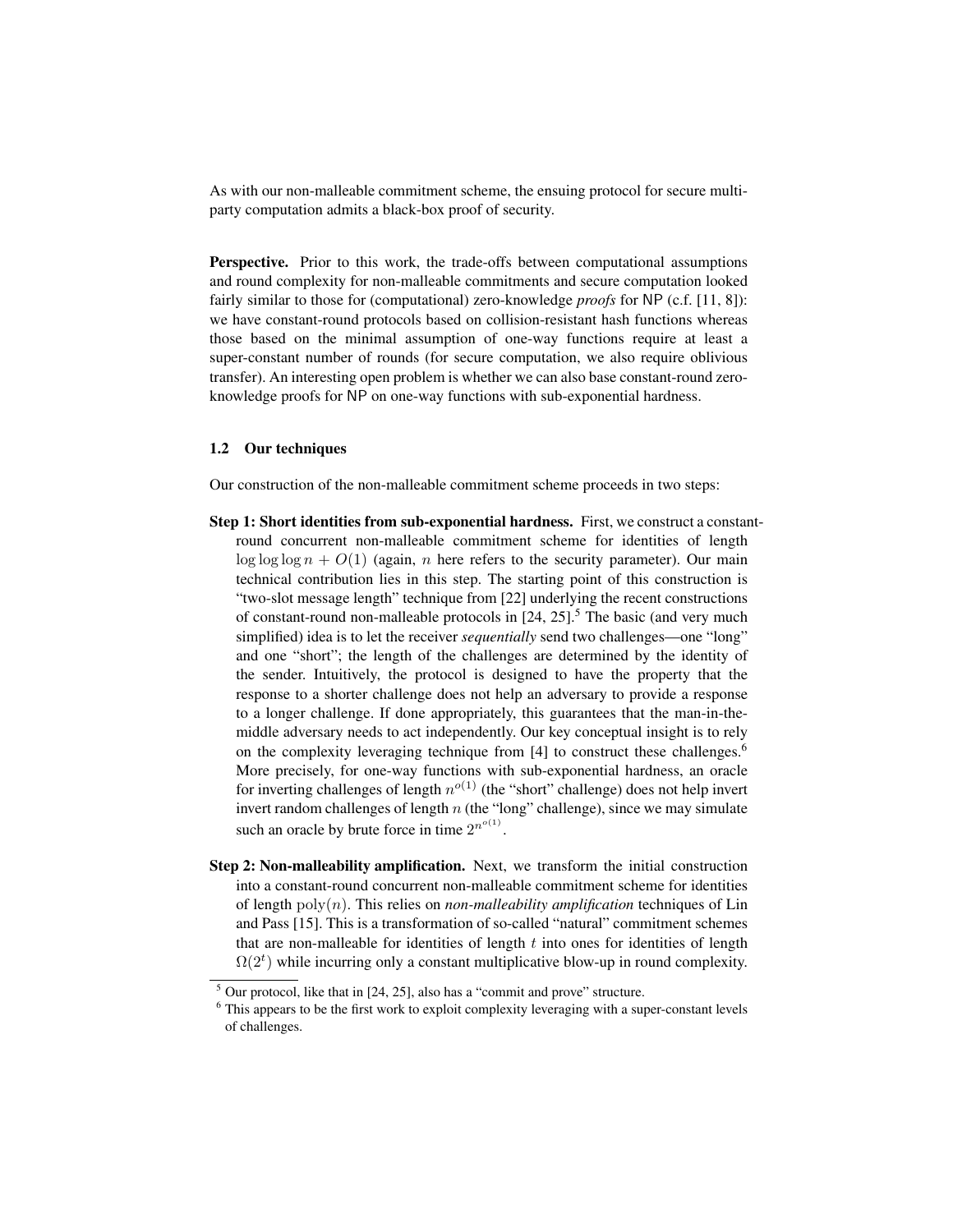| Primitive                 | <b>Hardness</b> | Rounds            | Black-box? | Reference |
|---------------------------|-----------------|-------------------|------------|-----------|
| one-way functions         | standard        | $O(\log n)$       | yes        | [6]       |
| one-way functions         | standard        | $O(1)^{\log^* n}$ | yes        | [15]      |
| one-way functions         | sub-exp         | O(1)              | yes        | this work |
| collision-resistance      | standard        | O(1)              | no         | [24]      |
| collision-resistance, TDP | sub-exp         | O(1)              | no         | [2, 5]    |
| adaptive OWP              | standard        |                   | yes        | [21]      |

Fig. 1. Summary of non-malleable statistically binding commitments.

We modify our initial construction to satisfy naturality by using the "multiple slots" approach from [22] (introduced in the context of handling longer identities) to boost the number of rewinding slots. Applying the [15] transformation to the modified construction a constant number of times yields the final construction.<sup>7</sup>

Our final protocol has a conceptually simple and "elementary" proof of security. This is a welcome respite from the technical subtleties and complexity and/or heavy technical machinery that arise in much of the previous literature on non-malleability. We also point out that complexity leveraging has been previously used in [18, 23] - as in Step 1 to achieve similar but weaker notions of "independence". The constructions therein use a single challenge slot and achieve only "uni-directional" independence as they require that the challenge in the left interaction be shorter than that on the right. This appears a prori to be an inherent limitation of the complexity leveraging approach<sup>8</sup>, because with two challenge slots, the long challenge in the left interaction may be longer than both challenges on the right, so that solving the challenge on the left via brute force violates soundness for both challenges on the right. We show precisely how to overcome this difficulty in our construction and in the analysis.

Organization. We present our construction for short identities in Section 3. For simplicity, we first present the construction assuming one-way *permutations* secure against circuits of size  $2^{n^{\delta}}$  for some constant  $\delta$  < 1. In Section 4, we apply nonmalleability amplification to handle identities of length  $poly(n)$ . In Section 5, we modify our constructions to work with general one-way *functions* (as opposed to permutations).

 $<sup>7</sup>$  In [15], the transformation is applied to the [6] protocol for constant-length identities (for</sup> which the protocol is constant-round) a total of  $O(\log^* n)$  times.

 $8$  and indeed, [23] —the pre-cursor to [22]— handles the "opposite direction" via non-black-box techniques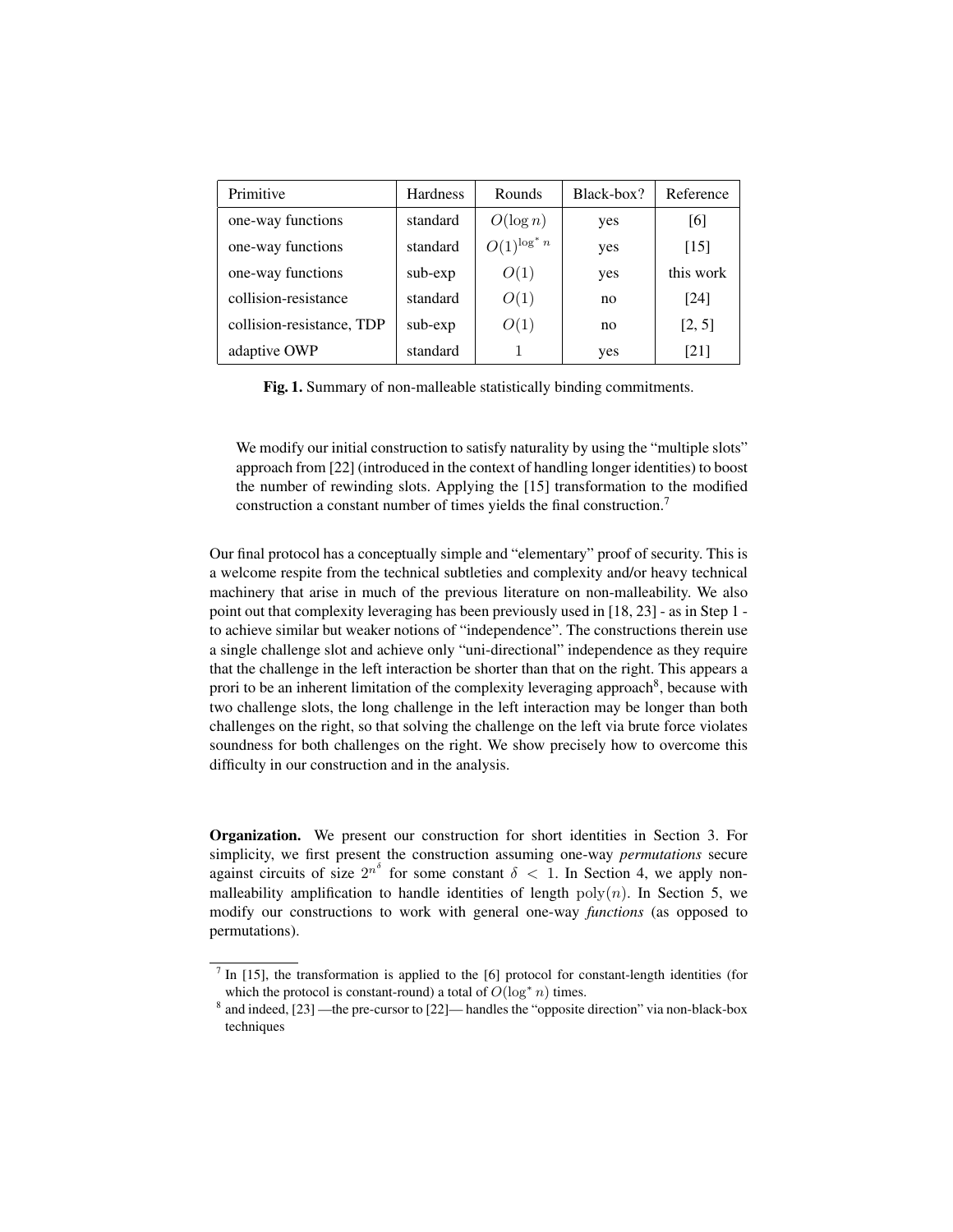# 2 Concurrent non-malleable commitments

We recall the definition of concurrent non-malleability from [16], which builds upon those in [6, 25]. Let  $(C, \mathcal{R})$  be a commitment scheme with identities, and  $1^n$  be the security parameter.

- *The man-in-the-middle execution.* In the man-in-the-middle execution, the adversary A is participating  $m$  left interactions and  $m$  right interactions. In the left interactions, A interacts with C receiving a commitment to m values  $v_1, \ldots, v_m$ , using identities  $id_1, \ldots, id_m$  of its choice. In the right interactions, A interacts with R attempting to commit to a sequence of m related values  $\tilde{v}_1, \ldots, \tilde{v}_m$ , again using identities  $\tilde{id}_1, \ldots, \tilde{id}_m$  of its choice. A also receives an auxiliary z. If any of the right commitments (as determined by the transcript) are invalid or undefined, its value is set to  $\bot$ . For any i such that  $\tilde{d}_i = \tilde{d}_j$  for some j, the value  $\tilde{v}_i$  is also set to ⊥ (that is, any commitment where adversary uses the same identity as that in one of the left interactions is considered invalid). We write  $\min^{\mathcal{A}}(v_1, \ldots, v_m, z)$ to denote a random variable comprising the view of  $A$  along with the  $m$ -tuple of values  $(\tilde{v}_1, \ldots, \tilde{v}_m)$ .
- *The simulated execution.* In the simulated execution, a simulator  $S$  receives the auxiliary input z and interacts directly with  $R$  in  $m$  right interactions. We write sta<sup>S</sup> $(1^n, z)$  to denote a random variable comprising the output of S along with the *m*-tuple of values  $(\tilde{v}_1, \ldots, \tilde{v}_m)$  that the simulator has committed to as determined by the transcript.

Definition 1 ([16, 6, 25]). *A commitment scheme* (C, R) *is* concurrent non-malleable *if for every* PPT A *and every polynomial*  $m = m(n)$ *, there exists a* PPT S *such that* 

$$
\left\{\min^{\mathcal{A}}(v_1,\ldots,v_m,z)\right\}_{v_1,\ldots,v_m\in\{0,1\}^n,z\in\{0,1\}^*} and
$$

$$
\left\{\text{sta}^{\mathcal{S}}(1^n,z)\right\}_{v_1,\ldots,v_m\in\{0,1\}^n,z\in\{0,1\}^*,i\in\{0,1\}^m}
$$

*are computationally indistinguishable.*

We will also consider a restricted notion of concurrent non-malleability where in the left and right interactions, the adversary  $A$  may only use identities of length at most  $d$ . In addition, we will refer to relaxed notions of concurrent non-malleability: one-many and one-one non-malleability. In the former, the adversary participates in one interaction on the left and  $m$  interactions on the right, and in the latter, the adversary participates in one interaction on the left and one interaction on the right. As shown in [16], any commitment scheme that is one-many non-malleable is also concurrent non-malleable.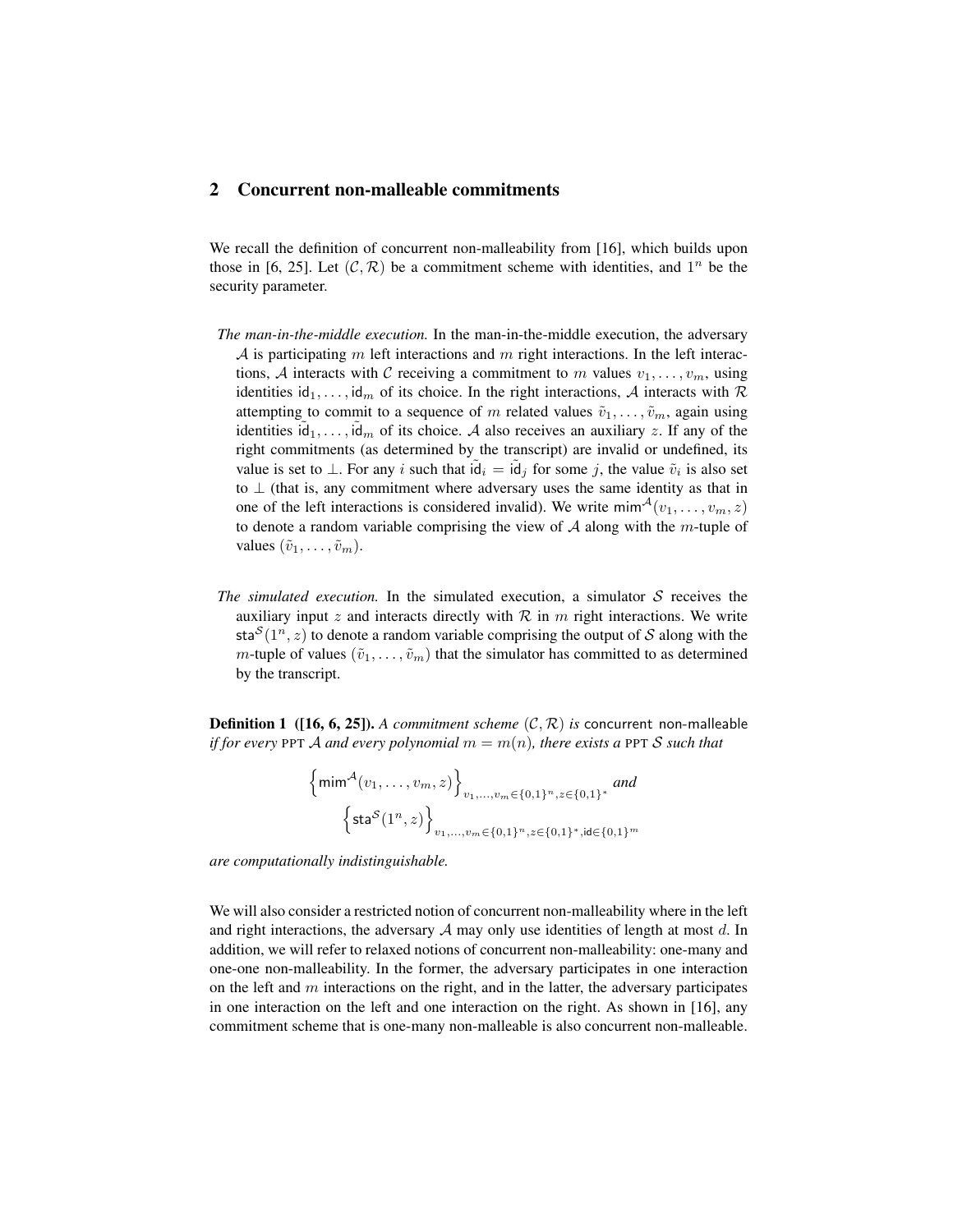# 3 Short identities from sub-exponential hardness

## 3.1 Overview of our construction

We construct a family of  $d = \Theta(\log \log n)$  protocols (corresponding to d different identities) as follows. Let  $n^{\omega(1)} = T_0 \ll T_1 \ll \cdots \ll T_{d-1}$  be a hierarchy of running times. The *i*th protocol in the family,  $i = 0, 1, \ldots, d - 1$  is as follows: to commit to a string  $v$  (with identity  $i$ ),

- Commit to  $v$  using a statistically binding commitment Com that is hiding against adversaries of size  $T_d$ .
- Slot 1: prove knowledge of v using a zero-knowledge argument of knowledge that is computationally sound against adversaries of size  $T_i$  and can be (straight-line) simulated in time  $o(T_{i+1})$ .
- $-$  Slot 2: prove knowledge of v using a zero-knowledge argument of knowledge that is computationally sound against adversaries of size  $T_{d-1-i}$  and can be (straightline) simulated in time  $o(T_{d-i})$ .

The intuition is that for one of the two slots, the man-in-middle adversary must prove knowledge of the string  $\tilde{v}$  committed to in the right interaction without getting much help from the left interaction. Roughly speaking, we will then "extract" from that slot on the right (by rewinding) while simulating on the left  $(c.f. [6])$ . To guarantee that the extraction succeeds we need to ensure that the simulation does not violate the soundness of the right interaction; this property is often called *simulation soundness* [26].

For concreteness, consider a synchronizing adversary participating in the ith protocol on the left and the jth protocol on the right. If  $i < j$ , we may extract the string committed to on the right as follows: run the knowledge extractor for first slot on the right while simulating the first slot on the left. This works because we may simulate on the left in time  $o(T_{i+1}) \ll T_j$  without rewinding, without knowing the string committed to on the left, and without violating soundness for the first slot on the right. Similarly, if  $i > j$ , we can extract the string committed to on the right by running the knowledge extractor for the second slot in the right while simulating the second slot on the left in time  $o(T_{d-i+1}) \ll T_{d-j}$ . In either case, we may achieve strict polynomialtime simulation by running the man-in-the-middle adversary and committing to  $0^n$  on the left (cf. [25, 16]).

We point out several technical difficulties that arise in turning the above intuition into a proof (indeed, the actual analysis is quite different from that suggested by the above line of reasoning).

– *Simulation may violate soundness.* Consider the case  $i > j$ , where we need to extract from the second slot on the right. To reach the second slot, we will still need to simulate the first slot on the left, and simply running the straight-line simulator may violate soundness for the second slot on the right. Roughly speaking, we get around this specific problem by using non-uniformity.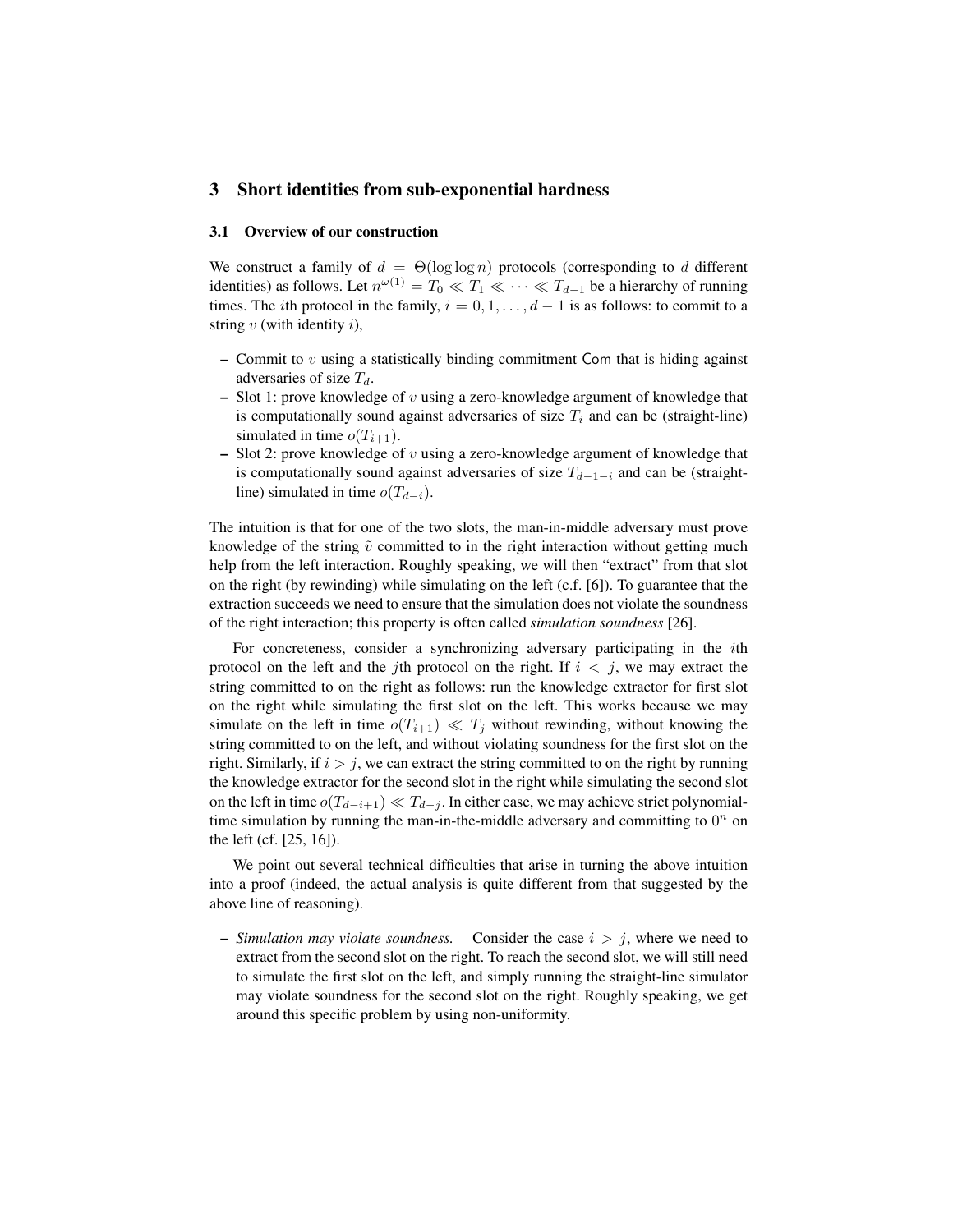– *Which slot should we extract from?* In the analysis, we need to know which slot to simulate and which one to extract from. This is problematic because we allow the identity on the right to be adaptively chosen, and because we do not know the message schedule in advance. To make things worse, the messages may be adaptively and dynamically scheduled.

The key insight in the analysis is to decouple the issue of extraction and the issue of simulation-soundness (this is similar to the approach in [21]). Specifically, we will always simulate both slots on the left and extract from both slots on the right, no matter what the scheduling is. We will then carefully argue that extraction succeeds in at least one slot even though we may be violating soundness while simulating on the left. This is where we reason about the scheduling of messages. For technical reasons, we will also require that we can break Com via brute force in less time than it takes to break the zero-knowledge property.

#### 3.2 Handling identities of length  $\log \log \log n + O(1)$

Let  $\pi$  denote a one-way permutation secure against circuits of size  $2^{n^{\delta}}$  (where  $\delta$  < 1) and let Com be a statistically binding commitment scheme. In addition, let  $\langle \mathcal{P}_{\text{WIPOK}}, \mathcal{V}_{\text{WIPOK}} \rangle$  denote the 3-round public-coin witness-indistinguishable proof of knowledge based on the Feige-Shamir protocol from [7], which satisfies the following properties:

- The first two messages depend only on the length of the instance and the security parameter and can be computed efficiently without knowing the instance or the witness.
- The third message can be computed efficiently given the instance, the witness, and the randomness used to generate the first message.
- $-$  The protocol is *special-sound*—namely, given any two accepting proofs of  $x$ ,  $(\alpha, \beta, \gamma), (\alpha, \beta', \gamma')$  such that  $\beta \neq \beta'$ . a witness to x can be efficiently recovered.

We consider a hierarchy of security levels for the one-wayness of the  $d$  permutations  $\pi_0, \ldots, \pi_{d-1}$  and the hiding properties of Com and  $\langle \mathcal{P}_{\text{WIPOK}}, \mathcal{V}_{\text{WIPOK}} \rangle$ , that is given by:

$$
\pi_0 \ll \pi_1 \ll \cdots \ll \pi_{d-1} \ll \mathsf{Com} \ll \langle \mathcal{P}_{\text{wipok}}, \mathcal{V}_{\text{wipok}} \rangle
$$

- For each  $i = 0, 1, ..., d 1$ :  $\pi_i$  is  $T_i$ -one-way but can be broken in time  $T_{i+1}^{1/2}$ .
- Com is  $T_d$ -hiding but can be broken in time  $T_{d+1}^{1/2}$ .
- $\langle \mathcal{P}_{\text{WIPOK}}, \mathcal{V}_{\text{WIPOK}} \rangle$  is  $T_{d+1}$ -witness-indistinguishable (by using a  $T_{d+1}$ -hiding commitment). We denote the messages of the protocol by  $(\alpha, \beta, \gamma)$ .

Specifically, we pick  $\pi_i$  to be  $\pi$  restricted to  $\{0, 1\}^{\ell_i}$ , where  $\ell_i = (\log n)^{(4/\delta)^{i+1}}$  so that  $poly(n) \cdot 2^{\ell_i} \ll 2^{\ell_{i+1}^{\delta}}$ . Taking  $\ell_{d-1} = poly(n)$ , yields  $(4/\delta)^d = \Theta(\log n / \log \log n)$ and thus  $d = \Theta(\log \log n)$ . We will instantiate Com from  $\pi$  on  $(\log n)^{(4/\delta)^{d+2}}$  bits and  $\langle P_{\text{WIPOK}}, V_{\text{WIPOK}} \rangle$  from  $\pi$  on  $(\log n)^{(4/\delta)^{d+3}}$  bits. We present the protocol in Fig 2.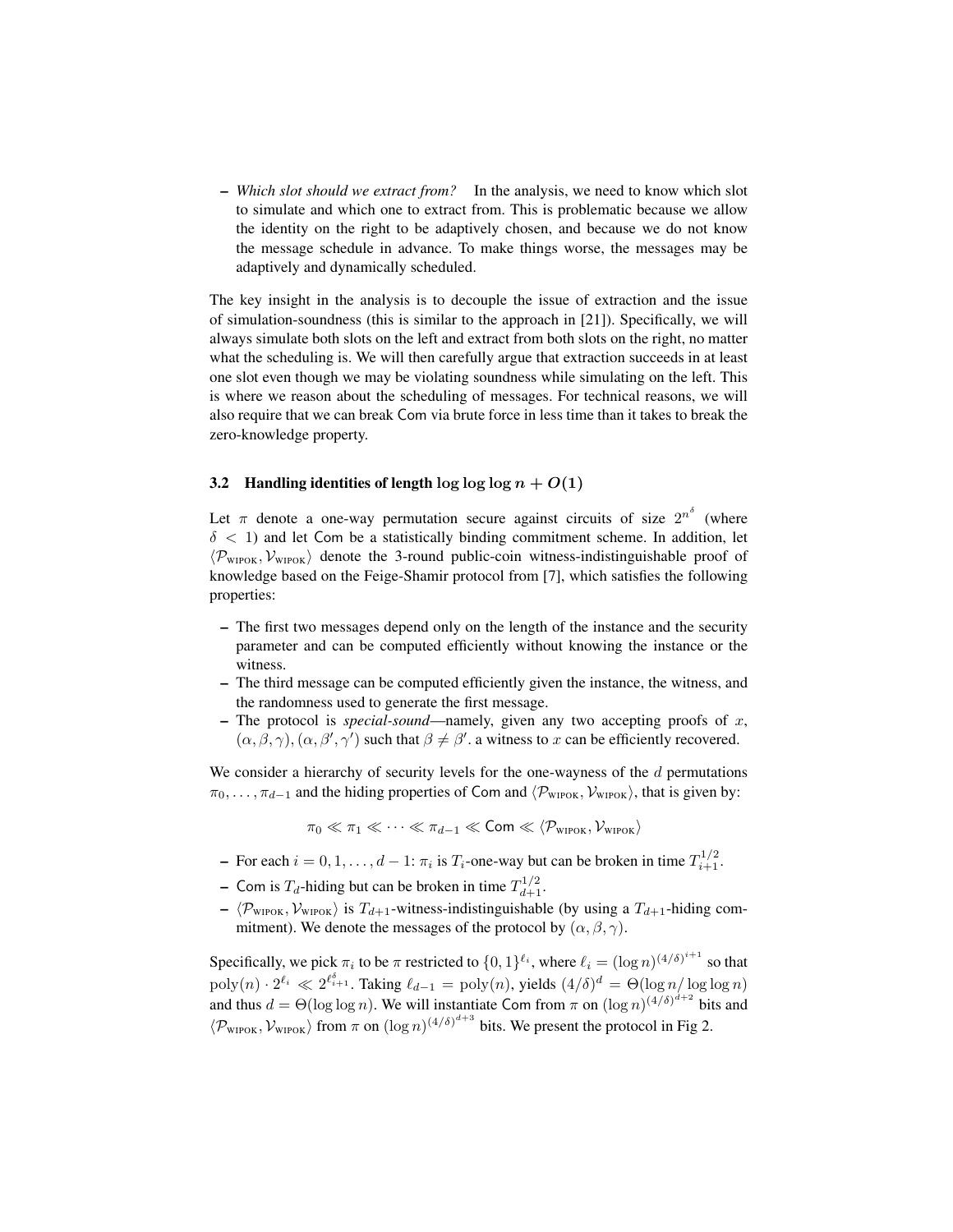**Common input:** security parameter  $1^n$  and an identity id  $\in \{0, 1, \ldots, d-1\}$ . **Sender's input:** a value  $v \in \{0, 1\}^n$ . Commit Phase: Stage 0:  $C \to \mathcal{R}$ : Pick uniformly  $r \in \{0, 1\}^{\text{poly}(n)}$  and send  $c = \text{Com}(v; r)$ . Stage 1 (Slot 1):  $\mathcal{R} \to \mathcal{C}$ : Pick uniformly  $\sigma_1 \in \{0, 1\}^{\ell_{\sf id}}$ .  $\mathcal{C} \Leftrightarrow \mathcal{R}$  : Prove statement  $(c, \sigma_1)$  using  $\langle \mathcal{P}_{WIPOK}, \mathcal{V}_{WIPOK} \rangle$  and witness  $(v, r, \perp)$ w.r.t. the relation  $\Lambda_{\text{Com}} = \{((c, \sigma), (v, r, s)), |s| = |\sigma| \mid c = \text{Com}(v; r) \text{ or } \pi(s) = \sigma\}$ Stage 2 (Slot 2):  $\mathcal{R} \to \mathcal{C}$ : Pick uniformly  $\sigma_2 \in \{0,1\}^{\ell_{d-1-\text{id}}}.$  $\mathcal{C} \Leftrightarrow \mathcal{R}$  : Prove statement  $(c, \sigma_2)$  using  $\langle \mathcal{P}_{WIPOK}, \mathcal{V}_{WIPOK} \rangle$  and witness  $(v, r, \perp)$ w.r.t.  $\Lambda_{\mathsf{Com}}$ . Reveal Phase:  $C \rightarrow \mathcal{R}$ : Send  $v, r$ .  $\mathcal{R}$ : Verify that  $c = \text{Com}(v; r)$ .

Fig. 2. The commitment scheme nmCom =  $(C, \mathcal{R})$  for short identities. We denote the 4 messages exchanged in stage b by  $\sigma_b$ ,  $\alpha_b$ ,  $\beta_b$ ,  $\gamma_b$ , for  $b = 1, 2$ . The values  $\ell_0, \ldots, \ell_d$  are specified in Section 3.2.

Lemma 1. *The protocol* nmCom *is a statistically binding commitment scheme.*

*Proof.* The binding property follows readily from the fact that Com is itself statistically binding. To establish hiding, we construct a simulator  $\mathcal{C}'$  that plays the role of the sender in nmCom.  $\mathcal{C}'$  on input a commitment  $c$  to a string under Com and an identity id interacts with  $R$  as follows:

Stage 0: Sends c.

- **Stage 1:** Computes  $s_1 = \pi^{-1}(\sigma_1)$  and proves the statement  $(c, \sigma_1)$  using the witness  $(\perp, \perp, s_1)$ .
- **Stage 2:** Computes  $s_2 = \pi^{-1}(\sigma_2)$  and proves the statement  $(c, \sigma_2)$  using the witness  $(\perp, \perp, s_2)$ .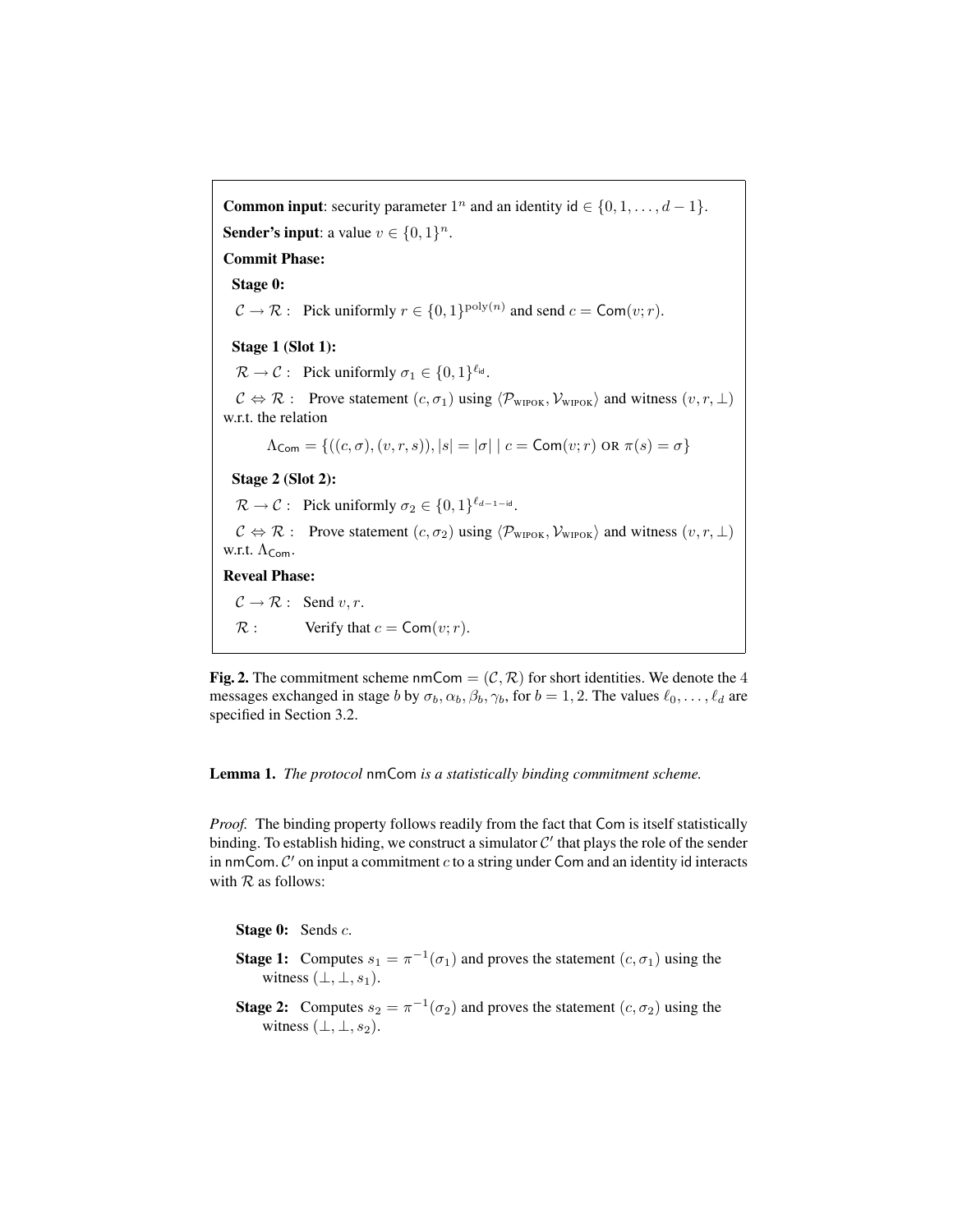We allow C' to run in time  $o(T_d)$  so that it can invert  $\pi$  on  $\sigma_1, \sigma_2$ . Then, witness indistinguishability of  $\langle \mathcal{P}_{\text{WIPOK}}, \mathcal{V}_{\text{WIPOK}} \rangle$  implies that for all v:

$$
\mathsf{view}_{\mathcal{R}^*}\langle \mathcal{C}(v), \mathcal{R}^* \rangle \cong_c \mathsf{view}_{\mathcal{R}^*}\langle \mathcal{C}'(\mathsf{Com}(v)), \mathcal{R}^* \rangle
$$

On the other hand, Com is  $T_d$ -hiding and C' runs in time  $o(T_d)$ , so we have

$$
\mathsf{view}_{\mathcal{R}^*}\langle \mathcal{C}'(\mathsf{Com}(v)), \mathcal{R}^*\rangle \cong_c \mathsf{view}_{\mathcal{R}^*}\langle \mathcal{C}'(\mathsf{Com}(0^n)), \mathcal{R}^*\rangle
$$

Combining, we obtain view $\mathcal{R}^* \langle C(v), \mathcal{R}^* \rangle \cong_c v_i$ iew $\mathcal{R}^* \langle C(0^n), \mathcal{R}^* \rangle$ , from which hiding  $\Box$  follows.

Lemma 2. *The protocol* nmCom *is one-one non-malleable for identities of length*  $\log \log \log n + O(1)$ .

*Proof.* Consider a man-in-the-middle adversary A. We assume WLOG that A is deterministic. Following [25, 16], the stand-alone adversary S uses A as a black box and emulates the left interaction by honestly committing to the string  $0^n$ . Messages from the right interaction are forwarded externally. As such, it suffices to show that for all v:

$$
\text{mim}_{\text{nmCom}}^{\mathcal{A}}(v) \cong_c \text{mim}_{\text{nmCom}}^{\mathcal{A}}(0^n) \qquad (*)
$$

On a high level, the proof consists of a series of hybrid arguments:

## STEP 1: Simulate the left interaction using  $\mathcal{C}'$  instead of  $\mathcal{C}$ *.*

Specifically, let  $S'$  denote the stand-alone adversary that like  $S$ , uses  $A$  as a black box and forwards message from the right interaction externally; the difference is that it emulates the left interaction by running  $\mathcal{C}'$  (on input  $\mathsf{Com}(v)$ ) instead of C. We denote the output of this experiment by sta<sup>S'</sup>(Com(v)). By  $T_{d+1}$ -witnessindistinguishability, the transcripts of the right interaction when we use  $C$  and when we use  $\mathcal{C}'$  on the left will be  $T_{d+1}$ -indistinguishable; in particular, the commitments in Stage 0 on the right are  $T_{d+1}$ -indistinguishable. Recall that we can extract the values in these Stage 0 commitments in time  $o(T_{d+1})$ . This implies:

$$
\text{mim}^{\mathcal{A}}_{\text{nmCom}}(v) \cong_c \text{sta}^{\mathcal{S}'}(\textsf{Com}(v))
$$

STEP 2: *Extract*  $\tilde{v}$  *on the right.* 

Using the knowledge extractor for  $\langle \mathcal{P}_{WIPOK}, \mathcal{V}_{WIPOK} \rangle$  on the right, we may extract the witnesses for both slots on the right in the experiment  $\text{sta}^{S'}(\text{Com}(v))$ , the idea being one of the two witnesses should contain the witness  $(\tilde{v}, \tilde{r})$  for the commitment on the right. More precisely, let ext-sta<sup>S'</sup>(c) denote the output of the following experiment (a pictorial representation is provided in Fig 4):

1. Fix a random tape for  $\mathcal{S}'(c)$  by fixing one for  $\mathcal{C}'(c)$ . This allows us to treat  $\mathcal{S}'(c)$  as a single deterministic entity.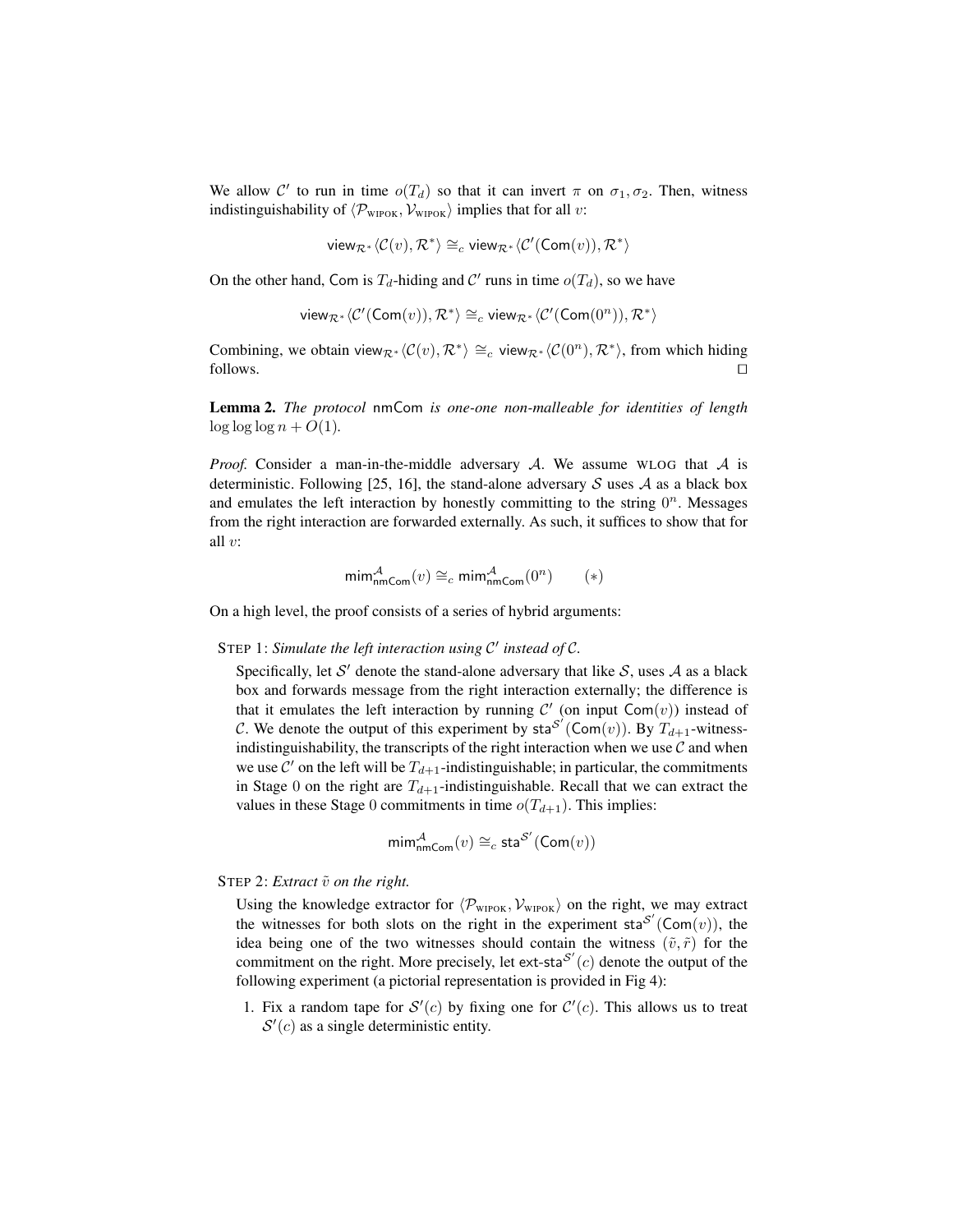- 2. Fix a random tape for R and compute  $\tau = \langle S'(c), \mathcal{R} \rangle$ . Let  $\tilde{d}$  denote the tag of the right interaction and  $\tau$  denote the transcript  $(\tilde{c}, \tilde{\sigma}_1, \tilde{\alpha}_1, \tilde{\beta}_1, \tilde{\gamma}_1, \tilde{\sigma}_2, \tilde{\alpha}_2, \tilde{\beta}_2, \tilde{\gamma}_2)$ . If  $\tilde{\mathfrak{id}} = \mathfrak{id}$  or  $\mathcal{S}'$  aborts or if  $\mathcal R$  rejects, output the view of  $\mathcal A$  and  $\perp$  and halt.
- 3. Rewind and attempt to extract witnesses  $\tilde{w}_1, \tilde{w}_2$  for the respective statements  $(\tilde{c}, \tilde{\sigma}_1)$  and  $(\tilde{c}, \tilde{\sigma}_2)$  w.r.t.  $\Lambda_{\text{Com}}$ , relying on the special-soundness of  $\langle \mathcal{P}_{\text{WIPOK}}, \mathcal{V}_{\text{WIPOK}} \rangle$ . This is done as usual, by sending new random messages  $\tilde{\beta}'_1$ ,  $\tilde{\beta}'_2$ , but with the following important exception: if A schedules messages in a different way than in  $\tau$  (or if  $\mathcal R$  rejects), the rewinding is aborted, and restarted. Let  $\Gamma$  denote the set of all possible scheduling; clearly,  $|\Gamma| = O(1)$  since the protocol is constant-round. We will show that the expected number of rewindings for Slot 1 is given by  $|\Gamma| = O(1)$ ; the same argument applies to Slot 2. Let  $\tau_1$  denote the prefix of  $\tau$  up to Slot 1. For each schedule  $\rho \in \Gamma$ , let  $Pr[\rho | \tau_1]$  denote the probability that R accepts (i.e. obtaining convincing proof both slots) using the scheduling  $\rho$  conditioned on the prefix being  $\tau_1$ . For a fixed  $\tau_1$ ,  $\rho$ , the expected number of rewindings is given by  $\frac{1}{\Pr[\rho|\tau_1]}$ . Therefore, the total expected number of rewindings for Slot 1 is given by:

$$
\sum_{\tau_1} \Pr[\tau_1] \sum_{\rho \in \Gamma} \Pr[\rho \mid \tau_1] \cdot \frac{1}{\Pr[\rho \mid \tau_1]} = \sum_{\tau_1} \Pr[\tau_1] \cdot |\Gamma| = |\Gamma|
$$

By linearity of expectations, the total expected number of rewindings for both slots is also  $O(1)$ . We now only need to make sure that we indeed extracted a valid opening: if either  $\tilde{w}_1$  or  $\tilde{w}_2$  is a valid opening  $(\tilde{v}, \tilde{r})$  for  $\tilde{c}$ , output  $(\tau, \tilde{v})$ , else output fail.

We know that whenever ext-sta<sup>S'</sup>( $Com(v)$ ) does not output fail, its output contains the correct value  $\tilde{v}$  and therefore the distributions

$$
sta^{S'}(Com(v))
$$
 and  $ext-sta^{S'}(Com(v))$ 

are identical. In the next subsection, we will establish the following claim:

*Claim (simulation-soundness)*. For all  $v$ ,  $\Pr[\text{ext-sta}^{\mathcal{S}'}(\textsf{Com}(v)) = \texttt{fail}] =$  $neg(n)$ 

For now, we hint that the proof of the claim exploits the two-slot structure in an essential way to transform a non-negligible failure probability in extraction into non-negligible success probability at inverting  $\pi$ . Assuming that the claim holds, it follows readily that

$$
\mathsf{sta}^{\mathcal{S}'}(\mathsf{Com}(v)) \cong_c \mathsf{ext}\text{-}\mathsf{sta}^{\mathcal{S}'}(\mathsf{Com}(v))
$$

STEP 3: *Replace the input to S' with*  $Com(0^n)$ *.* 

Now, we observe that  $\mathcal{S}'$  combined with the knowledge extractor on the right runs in expected time  $o(T_d)$ . This is less than the time it takes to break Com, and thus its output will be indistinguishable whether the input to  $S'$  is  $\mathsf{Com}(v)$  or  $\mathsf{Com}(0^n)$ .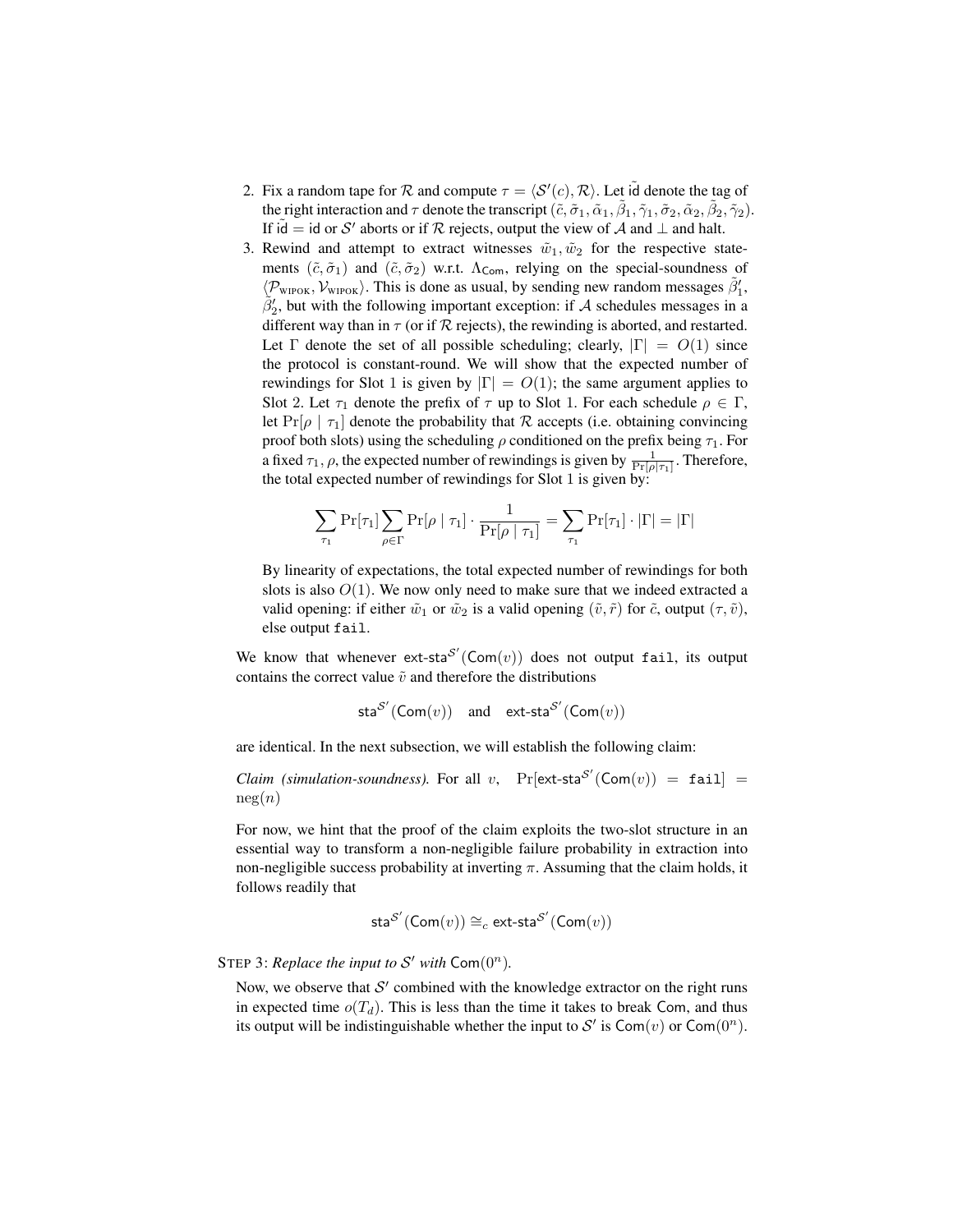In particular, we have

$$
\mathsf{ext}\text{-}\mathsf{sta}^{\mathcal{S}'}(\mathsf{Com}(v)) \cong_c \mathsf{ext}\text{-}\mathsf{sta}^{\mathcal{S}'}(\mathsf{Com}(0^n))
$$

Combining steps 1 and 2, we have

$$
\begin{aligned} \mathsf{mim}^{\mathcal{A}}_{\mathsf{nmCom}}(v) &\cong_c \mathsf{ext\text{-}sta}^{\mathcal{S}'}(\mathsf{Com}(v)) \\ \mathsf{mim}^{\mathcal{A}}_{\mathsf{nmCom}}(0^n) &\cong_c \mathsf{ext\text{-}sta}^{\mathcal{S}'}(\mathsf{Com}(0^n)) \end{aligned}
$$

Combining with Step 3 yields  $(*)$ .

#### 3.3 Proof of simulation-soundness

We complete the proof of Lemma 2 by establishing the main technical claim. Suppose towards a contradiction that the claim is false, i.e., there is some non-negligible function  $\epsilon$  such that for all sufficiently large n, there exists some v satisfying

$$
\Pr[\mathsf{ext\text{-}sta}^{\mathcal{S}'}(\mathsf{Com}(v)) = \mathtt{fail}] > \epsilon(n)
$$

Fix one such  $n$ , along with an associated  $v$  and identity id. In addition, we may also fix the coin tosses of S' and some specific  $c = \text{Com}(v)$ , along some  $\tilde{d}$  on the right, while losing a factor  $d$  in the probability ext-sta outputs  $\texttt{fail}.$  That is, with probability at least  $\frac{\epsilon(n)}{d}$  (over the coin tosses of  $\mathcal{R}$ ), the tag on the right is id and the knowledge extractor outputs witnesses  $\pi^{-1}(\tilde{\sigma}_1)$  and  $\pi^{-1}(\tilde{\sigma}_2)$ . We then construct an adversary  $\tilde{\mathcal{A}}$ that for some  $j \in \{\tilde{id}, d-1-\tilde{id}\},$  inverts  $\pi$  on  $\{0,1\}^{\ell_j}$  with probability  $\Omega(\frac{\epsilon(n)}{d})$  in time  $o(T_i)$ , which contradicts the one-wayness of  $\pi$ . Roughly speaking,  $\tilde{A}$  works as follows: on input a challenge  $\sigma \in \{0,1\}^{\ell_j}$ , simulate the experiment ext-sta<sup>S'</sup> (Com $(v)$ ), and

- if  $j = \tilde{d}$ , set  $\tilde{\sigma}_1 = \sigma$  and compute  $\pi^{-1}(\sigma)$  by extracting the witness from Slot 1; and
- $-$  if  $j = d 1 i\tilde{d}$ , set  $\tilde{\sigma}_2 = \sigma$  and compute  $\pi^{-1}(\sigma)$  by extracting the witness from Slot 2.

Recall that S' is simply A with a left execution of  $C'(\text{Com}(v))$  and thus a naive simulation of S' takes time roughly  $T_d \gg T_j$ . The bottleneck to an efficient simulation lies in computing each of the messages  $\gamma_1, \gamma_2$  in stages 1 and 2 in the computation of C'. We adopt one of three strategies to accomplish this in time  $o(T_j)$ : compute the message by computing a witness, hardwire the message into the reduction, or argue that we do not need to compute the message for extraction on the right. We consider three representative schedulings of the messages  $\gamma_1, \gamma_2$  in relation to the two slots in the right execution. In our analysis we crucially rely on the fact that ext-sta aborts all rewindings that use a different schedule than ext-sta saw in the first simulation  $\tau$ . Given this property it is sufficient to consider a *static* scheduling. In particular, as the number of possible scheduling is constant, we can WLOG consider a particular fixed scheduling (again at the cost of only a constant loss).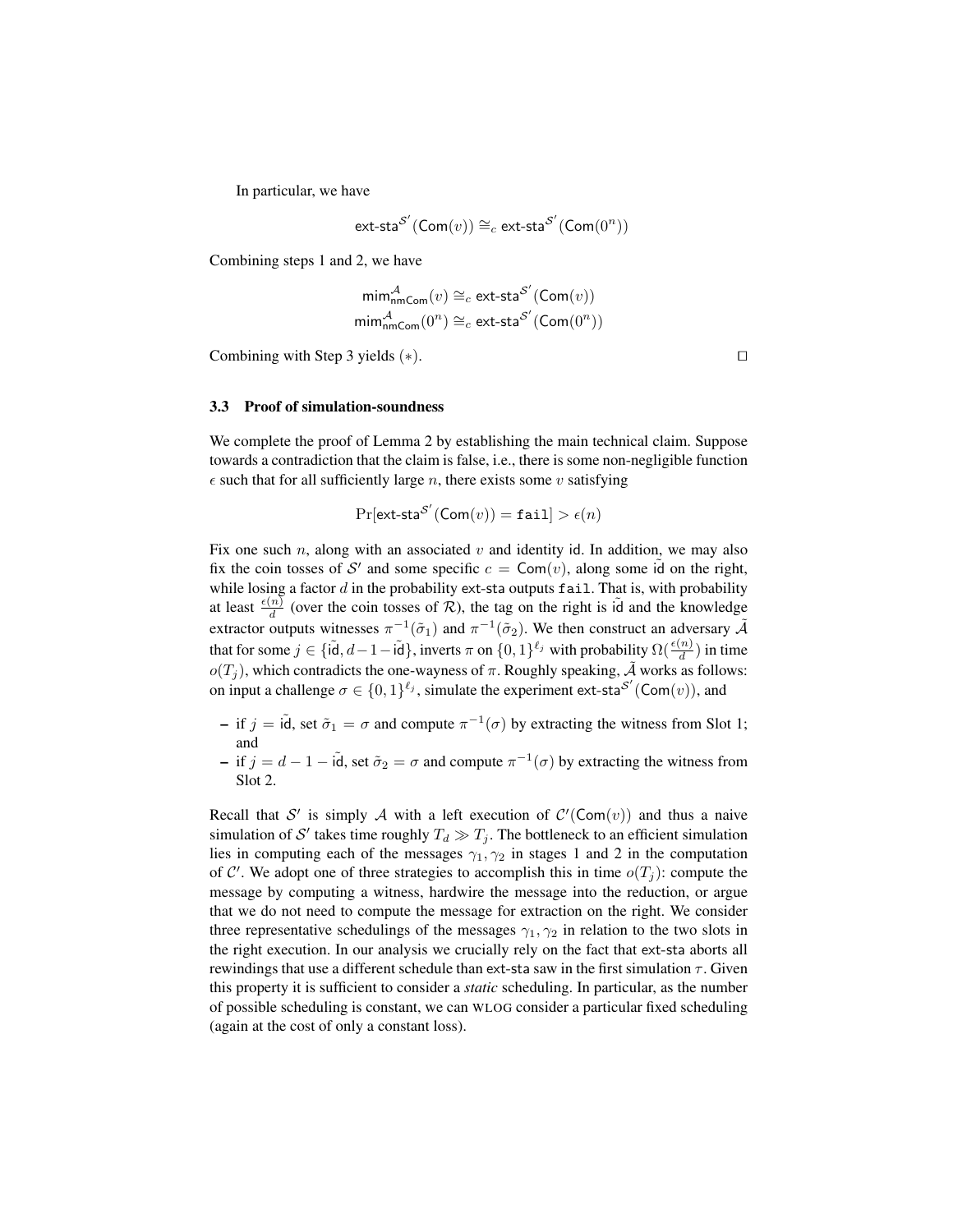| R<br>$\tilde{\sigma}$    | C<br>$\cal R$<br>$\tilde{\sigma}_1$          | $\mathcal{C}_{0}$<br>$\tilde{\sigma}$        |
|--------------------------|----------------------------------------------|----------------------------------------------|
| $\tilde{\sigma}$         | $\gamma_1$<br>$\gamma_2$<br>$\tilde{\sigma}$ | $\gamma_1$<br>$\gamma_1$<br>$\tilde{\sigma}$ |
| $\gamma_1$<br>$\gamma_2$ | ${ \gamma _2}$                               | $\gamma_2$<br>$\tilde{\gamma}_2$             |

Fig. 3. Three scheduling strategies

- Both  $\gamma_1, \gamma_2$  are sent after Slot 1 ends. In this case, we construct an adversary that breaks  $\pi$  on  $\{0,1\}^{\ell_{\tilde{t}d}}$  by extracting from Slot 1 on the right. Here, we observe that we do not need to compute  $\gamma_1$  or  $\gamma_2$ . Specifically, we just need to simulate the interaction on the left up to the end of Slot 1. Since both  $\gamma_1$  and  $\gamma_2$  are sent after Slot 1, we can complete the simulation on the left in polynomial time.
- Both  $\gamma_1, \gamma_2$  are sent before Slot 2 begins. In this case, we construct an adversary that breaks  $\pi$  on  $\{0,1\}^{\ell_{d-1-\tilde{u}}}$  by extracting from Slot 2 on the right. Here, we argue that we can fix  $\gamma_1$  and  $\gamma_2$ . Specifically, we non-uniformly fix a partial transcript of the execution up to the point just before Slot 2 on the right begins, i.e. just before  $\tilde{\sigma}_2$  is sent. This fixes all of the left interaction, so there is nothing left to simulate on the left.
- $\gamma_1$  is contained in Slot 1 and  $\gamma_2$  in Slot 2. More generally, this covers the case  $\gamma_1$  is sent before Slot 2 begins and  $\gamma_2$  is sent after Slot 1 ends. We need to consider two sub-cases:
	- id < id. We construct an adversary that breaks  $\pi$  on  $\{0,1\}^{\ell_{\tilde{u}}}$  by extracting from Slot 1 on the right. Here, we compute  $\gamma_1$  (by inverting  $\sigma_1$ ) and observe that we do not need to compute  $\gamma_2$ . Specifically, we just need to simulate the interaction on the left up to the end of Slot 1 on the right, i.e. up to the point  $\tilde{\gamma_1}$ is sent. It suffices to compute  $\pi^{-1}(\sigma_1)$  and thus  $\gamma_1$ , which can be done in time  $o(T_{\text{id}+1}) \ll T_{\tilde{\text{id}}}.$
	- $-$  id > id. We construct an adversary that breaks π on  $\{0, 1\}^{\ell_{d-\tilde{u}-1}}$  by extracting from Slot 2 on the right. Here, we fix  $\gamma_1$  and then compute  $\gamma_2$ (by inverting  $\sigma_2$ ). Specifically, we non-uniformly fix a partial transcript of the execution up to the point just before Slot 2 on the right begins, i.e. just before  $\tilde{\sigma}_2$  is sent. This fixes all of the first slot on the left (including  $\gamma_1$ ) which we may then hardwire into the reduction. To complete the simulation on the left for Slot 2, it suffices to compute  $\pi^{-1}(\sigma_2)$  and thus  $\gamma_2$ , which can be done in time  $o(T_{d-\text{id}}) \ll T_{d-\text{id}-1}$ .

With probability  $\Omega(\frac{\epsilon(n)}{d})$ , ext-sta outputs fail for one of these schedulings. We may then use  $\tilde{A}$  for that scheduling to derive a contradiction to the one-wayness of  $\pi$ .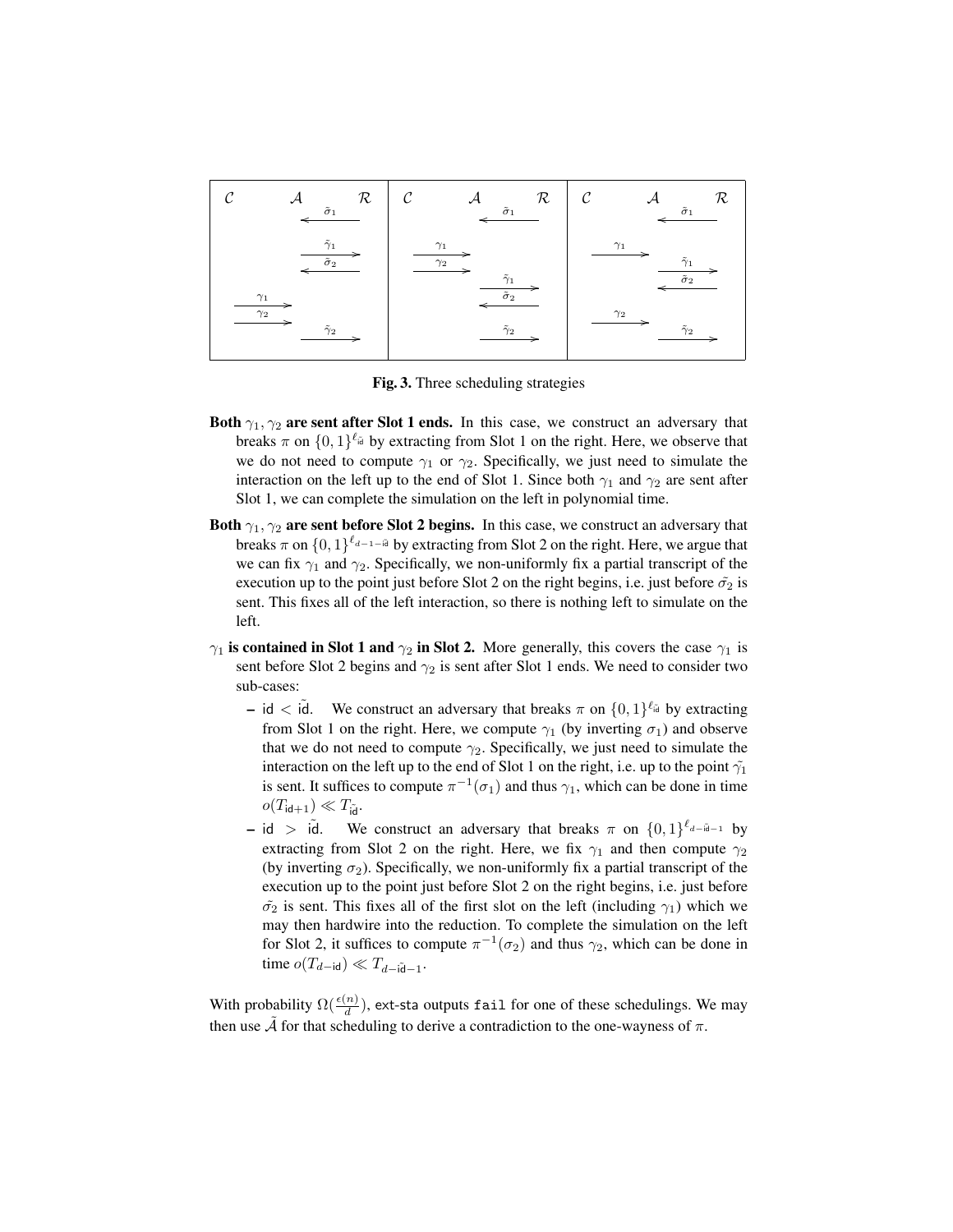

Fig. 4. A pictorial representation of ext-sta<sup>S'</sup> ( $\text{Com}(v)$ )

*Remark 1.* We highlight two subtleties in the analysis:

- It is important that in  $\tilde{A}$ 's simulation of ext-sta<sup>S'</sup> (Com $(v)$ ), it uses the same witnesses for the relation  $\Lambda_{\text{Com}}$  as C'; otherwise, we could have easily solved the problem of efficient simulation by having A use the witness  $(v, r)$  for the commitment  $Com(v)$ . We cannot appeal to witness-indistinguishability here because we rewind the  $\langle P_{\text{WIPOK}}, V_{\text{WIPOK}} \rangle$  protocols.
- It is also important for simulation-extractability that  $\sigma_2$  is sent *after* the completion of Stage 1 in nmCom. This way, we can fix a partial transcript up to the end of Slot 1 while allowing the verifier's challenge  $\sigma_2$  in Slot 2 to remain undetermined.

## 4 Non-malleability amplification

In order to apply the non-malleable amplification theorem from [15] to our construction, we first need to modify our construction to satisfy an additional technical requirement, that of non-malleability w.r.t 4-round protocols (to be formalized shortly), which they coin *natural*. [15] also requires that the commitment scheme be *initial-binding*, that is, the first message sent by the sender already determines the value committed to; our commitment scheme clearly satisfies this.

**Lemma 3** (Non-malleability amplification [15]). Let  $\langle C, \mathcal{R} \rangle$  be a k(n)-round natural *non-malleable commitment scheme for identities of length* t(n) *with computational complexity* p(n)*. Then, there exists a* 15k(n)*-round natural non-malleable commitment scheme for identities of length*  $2^{t(n)-1}$  *with computational complexity*  $2^{t(n)}p(n)$  +  $k(n)poly(n) + poly(n)$ .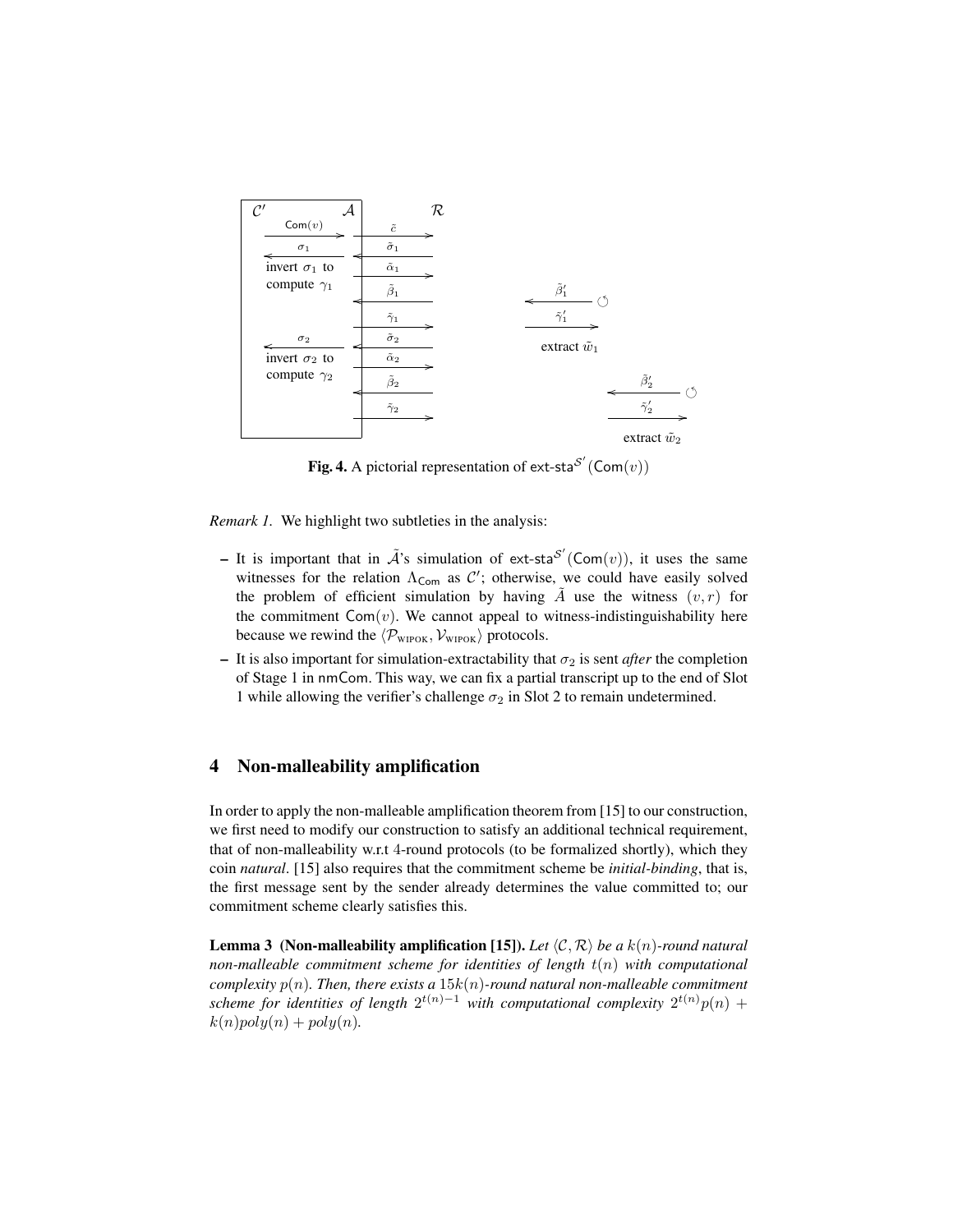Non-malleability w.r.t. k-round protocols. The concept of non-malleability is traditionally only considered in a setting where a man-in-the middle adversary is participating in two (or more) executions of the *same* protocol. We here consider a notion of non-malleability with respect to arbitrary k-round protocols.

Consider a one-many man-in-the-middle adversary A that participates in one left interaction—communicating with a machine  $B$ —and in many right interactionsacting as a committer using the commitment scheme  $(C, \mathcal{R})$ . As in the standard definition of non-malleability, A can adaptively choose the identities in the right interactions. We denote by mim<sup>B,A</sup>(y, z) the random variable consisting of the view of  $A(z)$  in a man-in-the-middle execution when communicating with  $B(y)$  on the left and honest receivers on the right, combined with the values  $A(z)$  commits to on the right. Intuitively, we say that  $(C, \mathcal{R})$  is one-many non-malleable w.r.t B if mim<sup>B,A</sup> $(y_1, z)$ and mim<sup>B,A</sup>( $y_2, z$ ) are indistinguishable, whenever interactions with  $B(y_1)$  and  $B(y_2)$ cannot be distinguished. More formally, let view  $_A[\langle B(y), A(z)\rangle]$  denote the view of  $A(z)$  in an interaction with  $B(y)$ .

Definition 2. *Let* (C, R) *be a commitment scheme, and* B *an interactive Turing machine. We say the commitment scheme*  $(C, \mathcal{R})$  *is* one-many non-malleable w.r.t. B, *if for every probabilistic polynomial-time man-in-the-middle adversary* A*, and every* two sequences  $\{y^1_n\}_{n\in N}$  and  $\{y^2_n\}_{n\in N}$ , such that

$$
\Big\{\mathrm{view}_A[\langle B(y_n^1),A(z)\rangle]\Big\}_{n\in N,z\in\{0,1\}^*}\approx \Big\{\mathrm{view}_A[\langle B(y_n^2),A(z)\rangle]\Big\}_{n\in N,z\in\{0,1\}^*}
$$

*it holds that:*

$$
\left\{ \text{mim}^{B,A}(y_{n}^{1},z) \right\}_{n \in N, z \in \{0,1\}^*} \approx \left\{ \text{mim}^{B,A}(y_{n}^{2},z) \right\}_{n \in N, z \in \{0,1\}^*}
$$

We say that  $(C, \mathcal{R})$  is one-many non-malleable w.r.t k-round protocols if  $(C, \mathcal{R})$  is onemany non-malleable w.r.t any machine  $B$  that interacts with the man-in-the-middle adversary in  $k$  rounds.

Modifying our construction. We describe a variant of our construction in Section 3 that is one-many non-malleable w.r.t  $(2c-1)$ -round protocols for any constant  $c > 1$ . In addition, the protocol now handles identities of length c log log log n +  $O(1)$ , although the increase is not necessary for non-malleability amplification. Specifically, we follow the multiple slot approach in  $[22]$  to boost the number of slots from 2 to 2c. On input a tag id  $\in$  0, 1, ...,  $d^c - 1$ , let  $(id_1, \ldots, id_c)$  denote the base d representation of id. For  $j = 1, 2, \ldots, c$ , we will pick a challenge of length  $\ell_{\mathsf{id}_j}$  for the  $2j - 1$ 'th slot, and a challenge of length  $\ell_{d-1-\text{id}_j}$  for the 2j'th slot.

The analysis. First, we need to verify that the modified construction remains one-many non-malleable (w.r.t. itself). Indeed, the proof of Lemma 2 and the analysis in Section A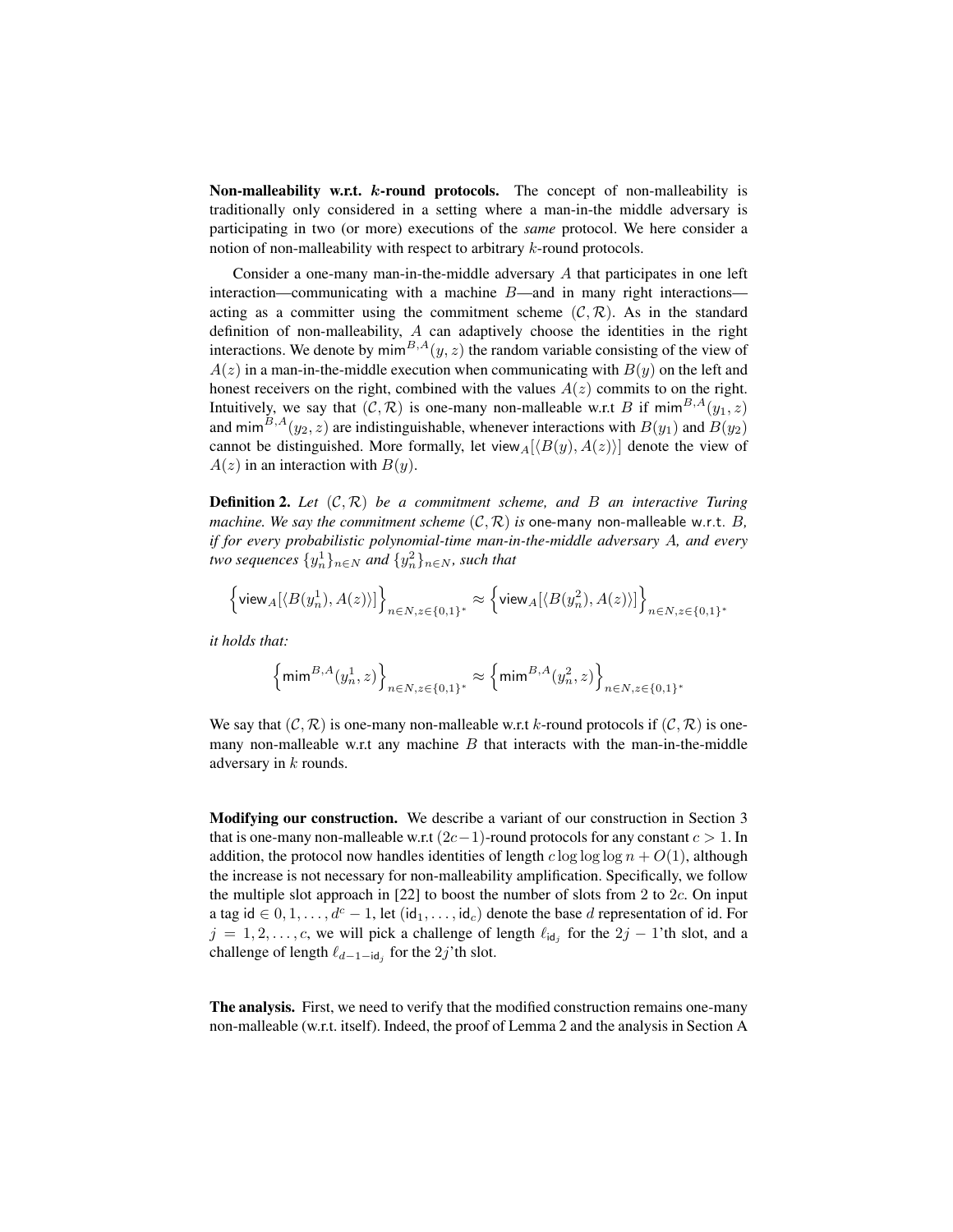extend in a straight-forward manner to  $c > 1$ , except in the proof of simulationsoundness, where it is slightly more involved. We will consider two broad classes of scheduling strategies:

- For all  $j = 1, 2, \ldots, c: \gamma_{2j-1}$  is contained in Slot  $2j 1$  and  $\gamma_{2j}$  is contained in Slot  $2i$ .
- There exists some j where one of Slot 2j–1 or Slot 2j contains none of  $\gamma_1, \ldots, \gamma_{2c}$ .

The previous analysis will still go through, except we now lose a factor  $\frac{1}{(dc)^{\Omega(c)}}$  (as opposed to  $1/d$  from before) in the probability of inverting the one-way permutation.

Next, we argue that the modified construction is one-many non-malleable w.r.t (2c− 1)-round protocols. This follows from the fact that we now have  $2c$  rewinding slots on the right (c.f. [15]) so that there will always be a slot on the right that does not contain any message from the  $(2c - 1)$ -round protocol executing on the left.

## 5 Construction from sub-exponential one-way functions

We need to make two modifications to the protocol in Section 3 in order to handle a general one-way function f instead of a one-way permutation  $\pi$  with sub-exponential hardness.

Modifying receiver's challenge. Following [3], we will replace the challenge that the receiver sends at the start of each of the two slots with a 3-round challenge response protocol. This is essentially a cut-and-choose protocol that guarantees that the receiver sends challenges in the range of the one-way function  $f$ . Again, we fix some input length  $\ell$  for  $f$  corresponding to the desired level of security for the slot.

- $\mathcal{R} \to \mathcal{C}$ : Pick  $s_i^b$  at random from  $\{0,1\}^{\ell}$  and send  $y_i^b = f(s_i^b)$  for  $b =$  $0, 1, i = 1, 2, \ldots, n.$
- $\mathcal{C} \to \mathcal{R}$  : Send  $\mu = (\mu_1, \dots, \mu_n)$  at random from  $\{0, 1\}^n$ .
- $\mathcal{R} \to \mathcal{C}$ : Send  $(s_1^{\mu_1}, \ldots, s_n^{\mu_n}).$
- C : Verify that for all  $i = 1, 2, ..., n$ :  $f(s_i^{\mu_i}) = y_i$ .

The sender will then run  $\langle \mathcal{P}_{\text{WIPOK}}, \mathcal{V}_{\text{WIPOK}} \rangle$  on the instance  $(c, y_1^0, y_1^1, \dots, y_n^0, y_n^1, \mu)$  w.r.t. the following relation:

$$
\Lambda_{\mathsf{Com}} = \{((c, y_1^0, y_1^1, \dots, y_n^0, y_n^1, \mu), (v, r, i, s)), | c = \mathsf{Com}(v; r) \text{ or } f(s) = y_i^{1-\mu_i}\}
$$

The challenge-response protocol has the following properties (cf. [3]):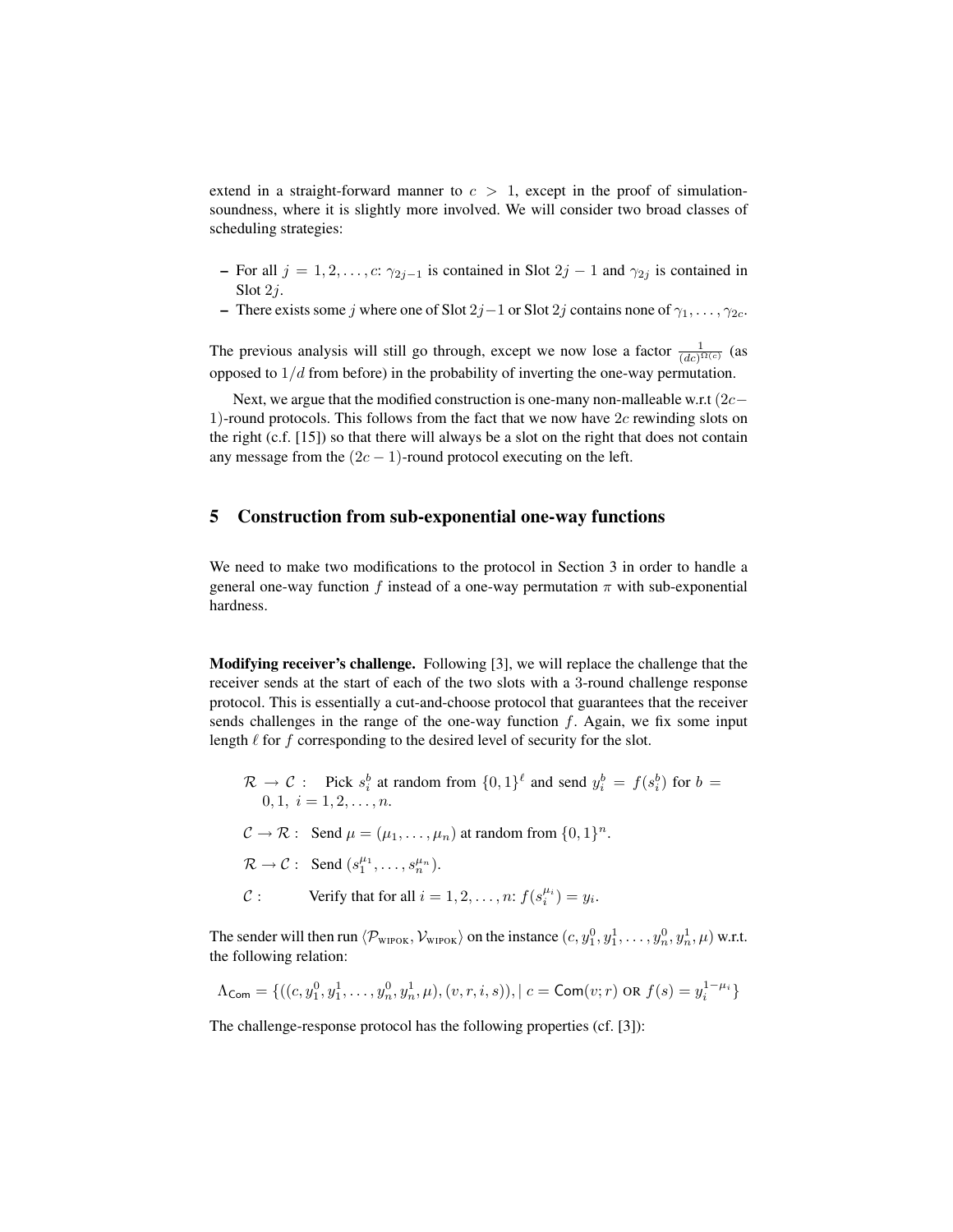- With probability  $1 2^{-n}$  over  $\mu$ , if the sender accepts at the end of the challengeresponse protocol, then there exists a trapdoor witness for the relation  $\Lambda_{\text{Com}}$ . Indeed, a trapdoor witness exists unless at most one value in each pair  $(y_i^0, y_i^1)$ lies in  $f(\{0,1\}^{\ell})$ , in which case there exists at most one  $\mu$  for which the sender will not abort.
- It is computationally infeasible for a  $2^{O(\ell)}$ -time adversary to find a trapdoor witness for the relation  $\Lambda_{\text{Com}}$  if f is an exponential one-way function.

Modifying the commitment schemes. We will use Naor's commitment scheme [19] in Com and in  $\langle \mathcal{P}_{\text{WIPOK}}, \mathcal{V}_{\text{WIPOK}} \rangle$ . Specifically, we will commit v by committing to each bit of v in parallel. We may set the values of  $T_0, \ldots, T_d$  as before. The complexity of breaking a  $T_d$ -hiding commitment via brute-force is now  $poly(n) \cdot 2^{O((\log T_d)^{\kappa}))}$  (for some constant  $\kappa > 1$  that depends on the seed length of pseudorandom generators from one-way functions in [12]). We can then set  $\ell_{d+1} = n^{\Theta(\kappa/\delta)}$  to ensure that  $T_{d+1}^{1/2}$  >  $\mathrm{poly}(n) \cdot 2^{O((\log T_d)^{\kappa}))}.$ 

Acknowledgments. We thank Vinod Vaikuntanathan for an inspiring discussion on non-malleability.

#### References

- [1] B. Barak. How to go beyond the black-box simulation barrier. In *FOCS*, pages 106–115, 2001.
- [2] B. Barak. Constant-round coin-tossing with a man in the middle or realizing the shared random string model. In *FOCS*, pages 345–355, 2002.
- [3] M. Bellare, M. Jakobsson, and M. Yung. Round-optimal zero-knowledge arguments based on any one-way function. In *EUROCRYPT*, pages 280–305, 1997.
- [4] R. Canetti, O. Goldreich, S. Goldwasser, and S. Micali. Resettable zero-knowledge. In *STOC*, pages 235–244, 2000.
- [5] G. Di Crescenzo, Y. Ishai, and R. Ostrovsky. Non-interactive and non-malleable commitment. In *Proc. 30th STOC*, pages 141–150, 1998.
- [6] D. Dolev, C. Dwork, and M. Naor. Nonmalleable cryptography. *SIAM J. Comput.*, 30(2): 391–437, 2000.
- [7] U. Feige and A. Shamir. Zero knowledge proofs of knowledge in two rounds. In *CRYPTO*, pages 526–544, 1989.
- [8] O. Goldreich and A. Kahan. How to construct constant-round zero-knowledge proof systems for NP. *J. Cryptology*, 9(3):167–190, 1996.
- [9] O. Goldreich and H. Krawczyk. On the composition of zero-knowledge proof systems. *SIAM J. Comput.*, 25(1):169–192, 1996.
- [10] O. Goldreich, S. Micali, and A. Wigderson. How to play any mental game or a completeness theorem for protocols with honest majority. In *STOC*, pages 218–229, 1987.
- [11] O. Goldreich, S. Micali, and A. Wigderson. Proofs that yield nothing but their validity for all languages in NP have zero-knowledge proof systems. *J. ACM*, 38(3):691–729, 1991. Prelim. version in FOCS '86.